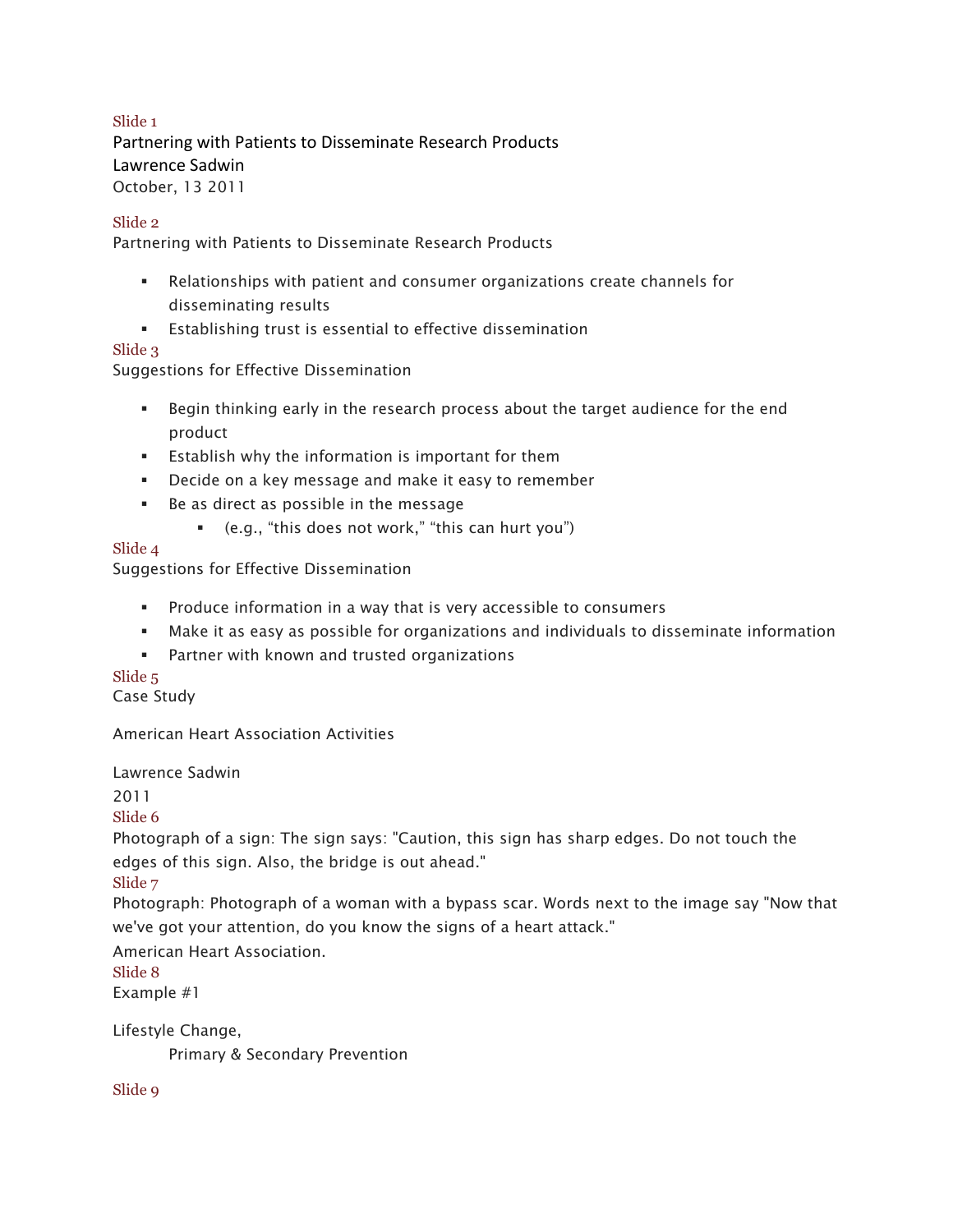Website: www.heart.org

- Choose to Move
- § Heart Profilers
- § MyLifeCheck

Slide 10

Image: Screenshot of Choose to Move website.

Slide 11

Image: Screenshot of Heart Profilers website.

Slide 12

Image: Screenshot of 'small steps to BIG changes' of the My Life Check website.

Slide 13

Example #2

Emergency Cardiac Care

Slide 14 Emergency Cardiac Care

Use "Sticky Messages"

- $-15:2$
- § Stayin' Alive (the BeeGees)
- Push Hard and Fast in the Center

## Slide 15

 Photograph: Photo of various chests with the words "Learn hands-only CPR on the body you want your hands on."

Slide 16

Example #3

Stroke Care

Slide 17

 Photos and logos for the Get with the Guidelines program. Photos include an ambulance and a map of the U.S. Images include logos for Get With the Guidelines, the Joint Commission Quality Approval, and Power to End Stroke.

Slide 18

State Stroke Systems

- EMS & Pre-Hospital
- Acute Care
- **•** Secondary Intervention
- § Rehabilitation

 Tell the Public Slide 19

 Image: Screenshot of the Warning Signs website. Slide 20 Measuring Progress